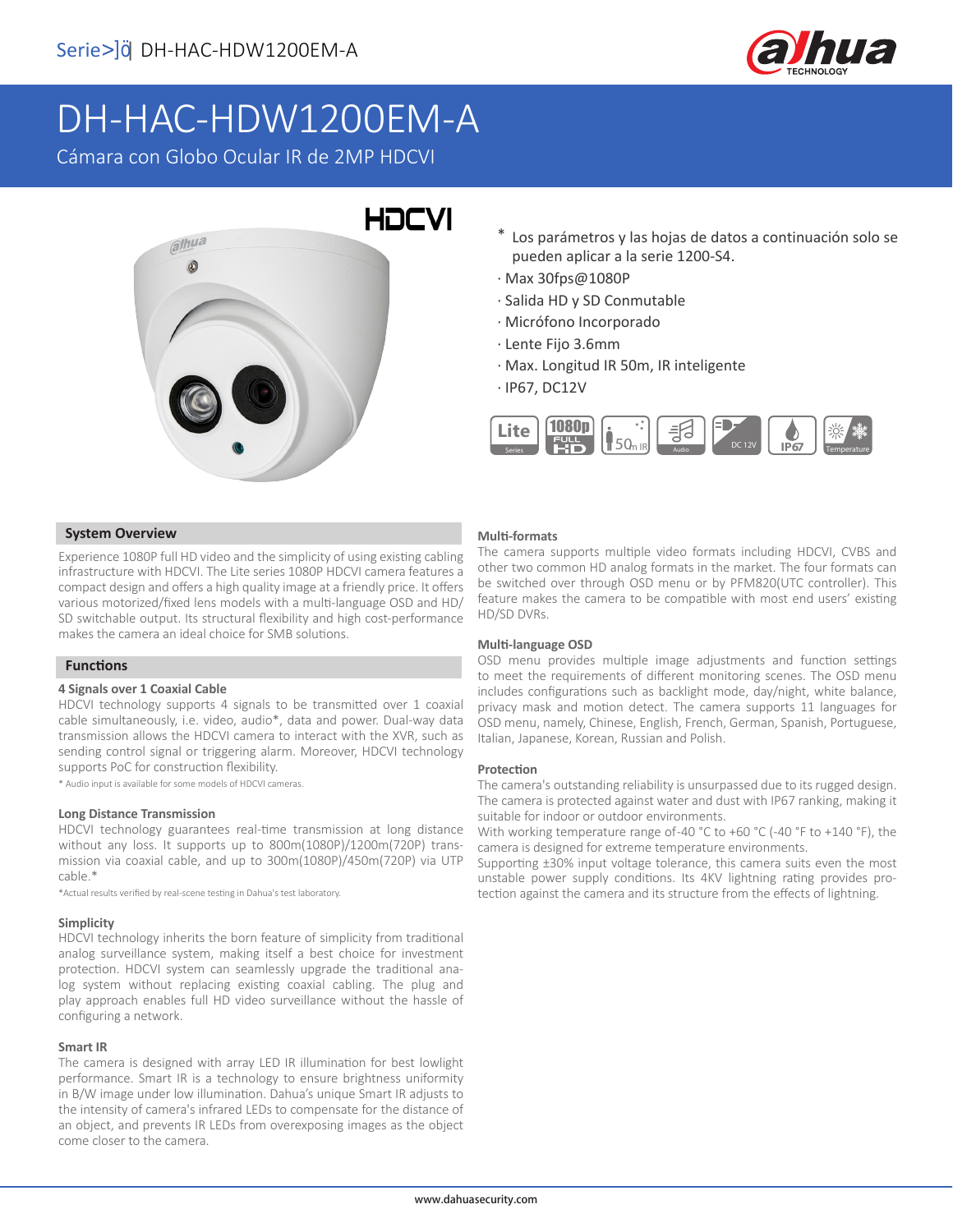## Lite Series | DH-HAC-HDW1200EM-A

#### **Technical Specification**

#### Camera

| Image Sensor                    | 1/2.7" CMOS                                      |  |  |  |
|---------------------------------|--------------------------------------------------|--|--|--|
| <b>Effective Pixels</b>         | 1920(H)×1080(V), 2MP                             |  |  |  |
| <b>Scanning System</b>          | Progressive                                      |  |  |  |
| <b>Electronic Shutter Speed</b> | PAL: 1/25~1/100000s<br>NTSC: 1/30~1/100000s      |  |  |  |
| Minimum Illumination            | 0.02Lux/F1.85, 30IRE, OLux IR on                 |  |  |  |
| S/N Ratio                       | More than 65dB                                   |  |  |  |
| <b>IR Distance</b>              | Up to 50m (164feet)                              |  |  |  |
| IR On/Off Control               | Auto / Manual                                    |  |  |  |
| <b>IR LEDS</b>                  | $\mathbf{1}$                                     |  |  |  |
| Lens                            |                                                  |  |  |  |
| Lens Type                       | Fixed lens / Fixed iris                          |  |  |  |
| Mount Type                      | Board-in                                         |  |  |  |
| Focal Length                    | 3.6mm (2.8mm, 6mm Optional)                      |  |  |  |
| Max Aperture                    | F1.85                                            |  |  |  |
| Angle of View                   | H: 87.5° (103°, 54.7°)                           |  |  |  |
| <b>Focus Control</b>            | N/A                                              |  |  |  |
| <b>Close Focus Distance</b>     | 500mm (900mm, 2000mm)<br>19.69" (35.43", 78.74") |  |  |  |

#### DORI Distance

Note: The DORI distance is a "general proximity" of distance which makes it easy to pinpoint the right camera for your needs. The DORI distance is calculated based on sensor specification and lab test result according to EN 62676-4 which defines the criteria for Detect, Observe, Recognize and Identify respectively.

|           | <b>DORI</b><br>Definition | <b>Distance</b>                                                |
|-----------|---------------------------|----------------------------------------------------------------|
| Detect    | 25px/m<br>(8px/ft)        | $2.8$ mm: $37m(122ft)$<br>3.6mm: 53m(175ft)<br>6mm: 80m(262ft) |
| Observe   | 63px/m<br>(19px/ft)       | $2.8$ mm: $15m(49ft)$<br>3.6mm: 21m(70ft)<br>6mm: 32m(105ft)   |
| Recognize | 125px/m<br>(38px/ft)      | 2.8mm: 8m(25ft)<br>3.6mm: 11m(35ft)<br>6mm: 16m(52ft)          |
| Identify  | 250ppm<br>(76px/ft)       | $2.8$ mm: $4m(12ft)$<br>3.6mm: 5m(17ft)<br>6mm: 8m(26ft)       |

#### Pan / Tilt / Rotation

| Pan/Tilt/Rotation | Pan: $0^\circ$ $\approx$ 360 $^\circ$<br>Tilt: $0^{\circ} \approx 78^{\circ}$<br>Rotation: $0^\circ \approx 360^\circ$ |
|-------------------|------------------------------------------------------------------------------------------------------------------------|
| Video             |                                                                                                                        |
| Resolution        | 1080P (1920×1080)                                                                                                      |
| Frame Rate        | 25/30fps@1080P, 25/30/50/60fps@720P                                                                                    |
|                   |                                                                                                                        |

| Video Output                              | 1-channel BNC high definition video output / CVBS<br>video output (Can switch)                                                    |  |
|-------------------------------------------|-----------------------------------------------------------------------------------------------------------------------------------|--|
| Day/Night                                 | Auto (ICR) / Manual                                                                                                               |  |
| <b>OSD Menu</b>                           | Multi-language                                                                                                                    |  |
| <b>BLC Mode</b>                           | BLC / HLC / DWDR                                                                                                                  |  |
| <b>WDR</b>                                | <b>DWDR</b>                                                                                                                       |  |
| Gain Control                              | AGC                                                                                                                               |  |
| <b>Noise Reduction</b>                    | 2D                                                                                                                                |  |
| <b>White Balance</b>                      | Auto / Manual                                                                                                                     |  |
| Smart IR                                  | Auto / Manual                                                                                                                     |  |
| Certifications                            |                                                                                                                                   |  |
| Certifications                            | CE (EN55032, EN55024, EN50130-4)<br>FCC (CFR 47 FCC Part 15 subpartB, ANSI C63.4-2014)<br>UL (UL60950-1+CAN/CSA C22.2 No.60950-1) |  |
| Interface                                 |                                                                                                                                   |  |
| Audio Interface                           | <b>Built-in Mic</b>                                                                                                               |  |
| Felectrical                               |                                                                                                                                   |  |
| Power Supply                              | 12V DC ±30%                                                                                                                       |  |
| Power Consumption                         | Max 4.2W (12V DC, IR on)                                                                                                          |  |
| Environmental                             |                                                                                                                                   |  |
| <b>Operating Conditions</b>               | -40°C ~ +60°C (-40°F ~ +140°F) / Less than 95% RH<br>* Start up should be done at above-40°C (-40°F)                              |  |
| <b>Storage Conditions</b>                 | -40°C ~ +60°C (-40°F ~ +140°F) / Less than 95% RH                                                                                 |  |
| Ingress Protection & Vandal<br>Resistance | <b>IP67</b>                                                                                                                       |  |
| Construction                              |                                                                                                                                   |  |
| Casing                                    | Aluminium                                                                                                                         |  |
| <b>Dimensions</b>                         | Φ106mm×93.7mm (Φ4.17"×3.69")                                                                                                      |  |
| Net Weight                                | 0.44kg (0.97lb)                                                                                                                   |  |
| <b>Gross Weight</b>                       | 0.59kg (1.3lb)                                                                                                                    |  |